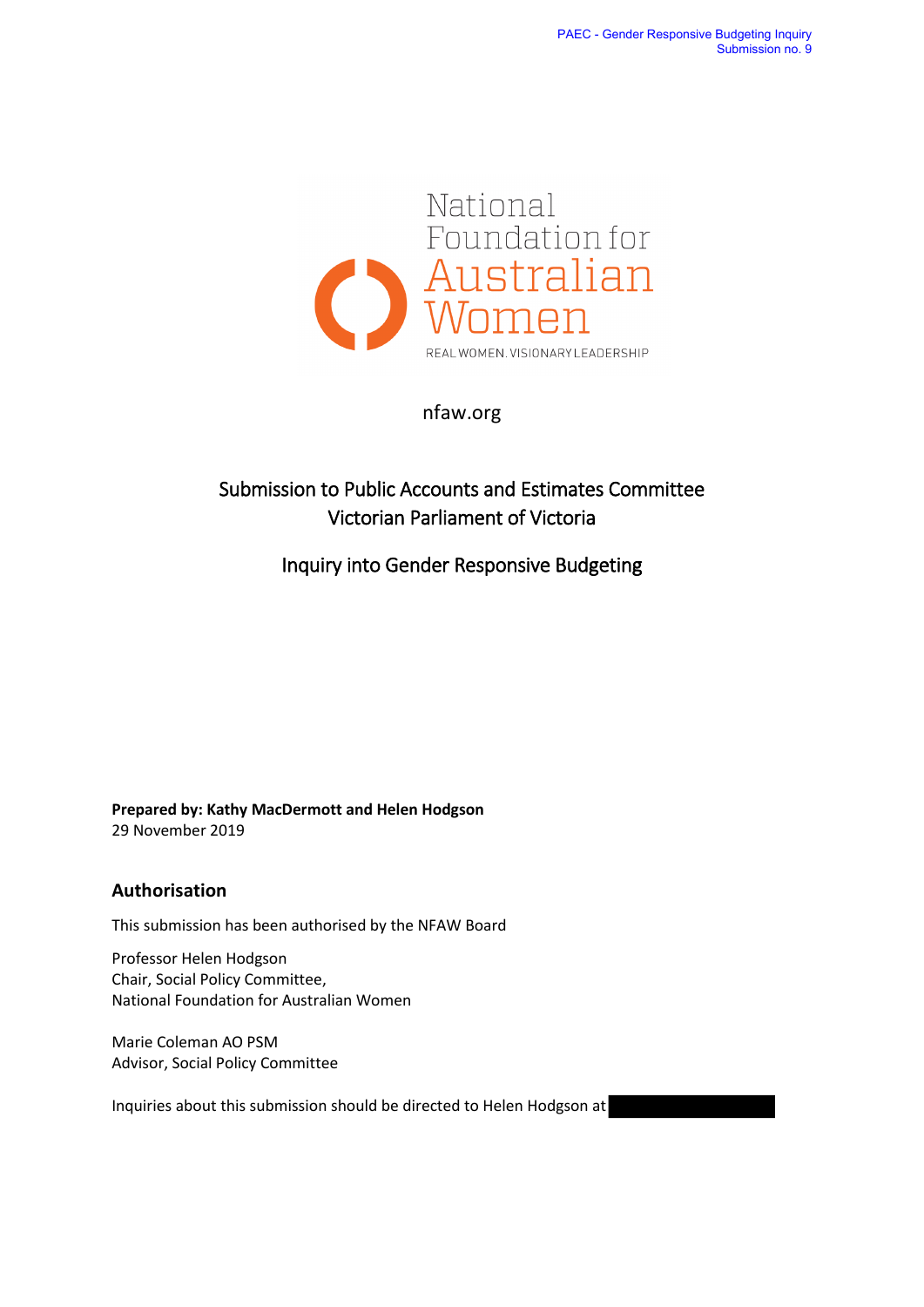### **Introduction**

This submission is being made by The National Foundation for Australian Women (NFAW).

NFAW is dedicated to promoting and protecting the interests of Australian women, including intellectual, cultural, political, social, economic, legal, industrial and domestic spheres, and ensuring that the aims and ideals of the women's movement and its collective wisdom are handed on to new generations of women. NFAW is a feminist organisation, independent of party politics and working in partnership with other women's organisations.

NFAW welcomes the opportunity to respond to this inquiry into the way the Victorian state government budget addresses gender equity. We view the inquiry as particularly timely in the light of its intersection with the government's Gender Equality Bill. Indeed, our recommendations and discussion largely address the intersection of an annual Women's Budget Statement (WBS) with the operational arrangements proposed in the Bill. Our full submission is below.

## **Recommendations:**

NFAW welcomes both the introduction of a Gender Equality Bill and the initiation of this inquiry into the conduct of gender budgeting in Victoria. We congratulate the Victorian Government on its leadership in the area of gender-responsive public policy. We do, however, have some concerns regarding the operational arrangements proposed in the Bill as they relate to gender budgeting, and recommend accordingly that:

**Recommendation 1**: That the Victorian Government set the relevant targets to measure progress of the Gender Equality Strategy Outcomes Framework and establish monitoring and reporting processes.

**Recommendation 2**: That the Government amend its Gender Equality Bill to require agencies to undertake their budget impact analyses annually; to give legislated stability to targets, indicators and other reporting criteria; and to give implementation monitoring responsibility to an independent entity—either an established NGO or an independent statutory authority.

**Recommendation 3**: That, in the absence of amendments to the provisions of the Victorian Gender Equality Bill set out in recommendation 2 above, the government provide legislatively for its Parliamentary Budget Office to take on the task of preparing Victoria's annual WBS. The legislation should mandate comprehensive budget coverage, that is, coverage that identifies both the positive outcomes and the negative impacts of their activities to achieve gender equality.

**Recommendation 4:** The Office for Women should be tasked and resourced to support departments and agencies to develop spending proposals that are gender sensitive and to understand gender responsive budgeting and gender analysis.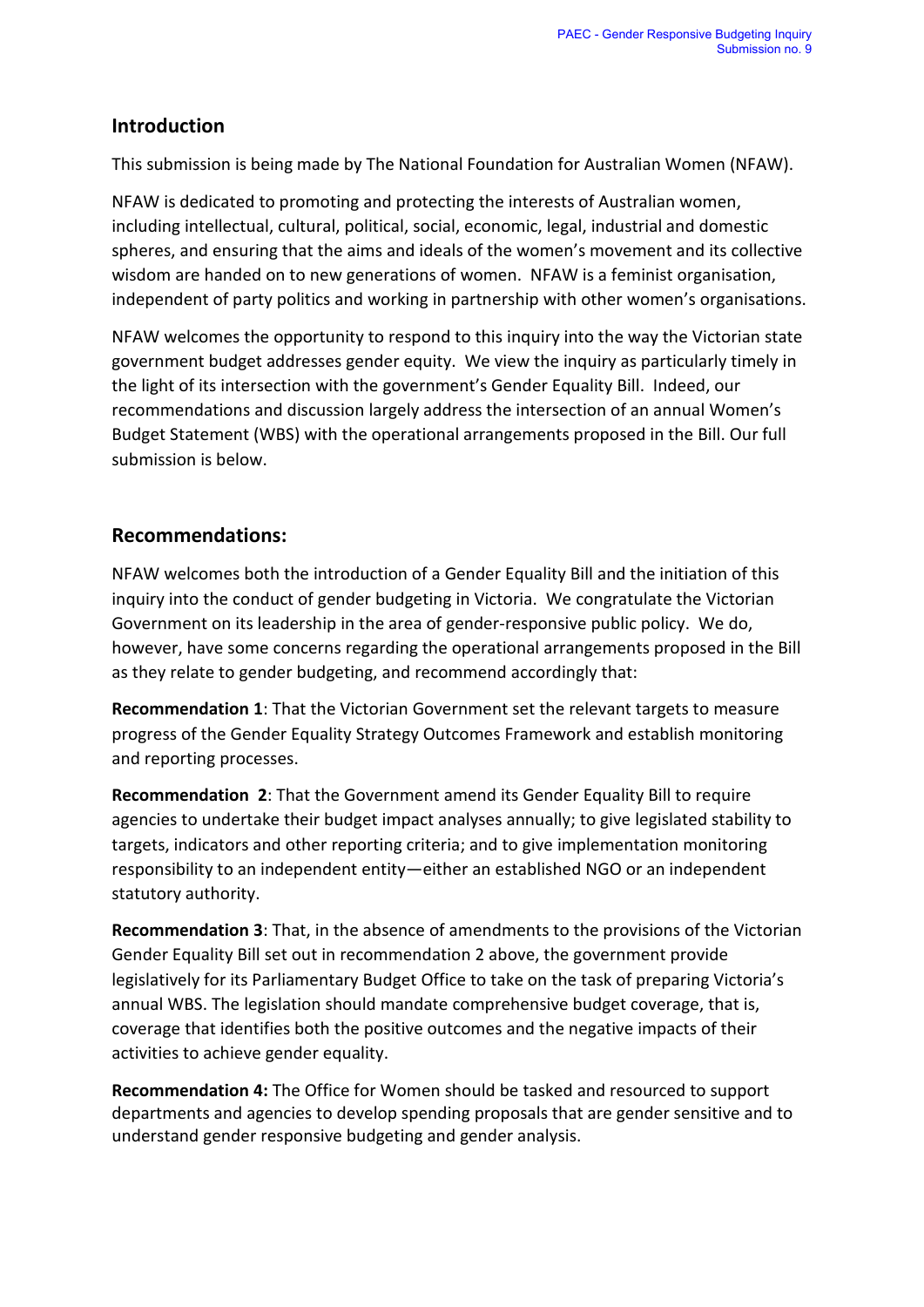**Recommendation 5**: That the Victorian Government invite civil society groups representing the interests of women to make their pre-budget submissions earlier in the budget cycle, so that agencies can advise ministers concerning the outcome of those consultations before ministerial priorities are broadly fixed in October.

### **Submission**

This submission responds to the terms of reference through a gender lens.

Each year since 2014 NFAW has conducted a gendered analysis of measures in the Budget, alongside recommendations on how to enhance gender awareness and responsiveness in the Budget cycle. The Gender Lens on the Budget is available at: <https://www.nfaw.org/page/a-gender-lens-budget>

In this submission our response addresses terms of reference 1, 2 and 5, based on the experience that our organisation has with gender responsive budgeting.

#### • **Developments in Gender Responsive Budgeting.**

Australia was known as a pioneer in respect of Gender Budgeting. The Australian Government is credited with being the first government to include a formal gender budget statement as part of the 1984 Federal Budget statements. Over the period between 1985 and 1993 all Australian state and territory governments introduced gender budgets.

However by 1996 a WBS was no longer a budget statement, but a ministerial statement that was included within the budget package. The extent of the analysis was no longer a fully costed Budget analysis, but a review of policy and program initiatives. In 2014 the Federal Government ceased the practice of releasing a Women's Statement with the Budget papers.

While the WBS was diminishing in significance in Australia, gender responsive budgeting was becoming an important tool for developing countries to measure changes in economic and social wellbeing for women. The Beijing Declaration in 1995 advocated gender mainstreaming as an integral element of the budget process to "foster the empowerment and advancement of women" (United Nations, 1995), and UN Women has supported more than 40 countries in the introduction of gender-responsive budgeting (UN Women). In developing nations this will commence with the removal of overt bias and resourcing programs to improve the status of women; whereas in developed nations gender mainstreaming is more likely to be applied in developing programs that address social problems and to enable increased workforce participation.

The 2015 OECD Recommendation of the Council on Gender Equality in Public Life contained a reference that members should embed gender equality in the design, development, implementation and evaluation of relevant public policies and budgets. It went on to say members should consider integrating a gender perspective in all phases of the budget cycle (OECD, 2016). Seventeen OECD countries developed a gender budget in 2018, and a further 2 have plans to introduce a gender budget; an increase from 12 in 2016.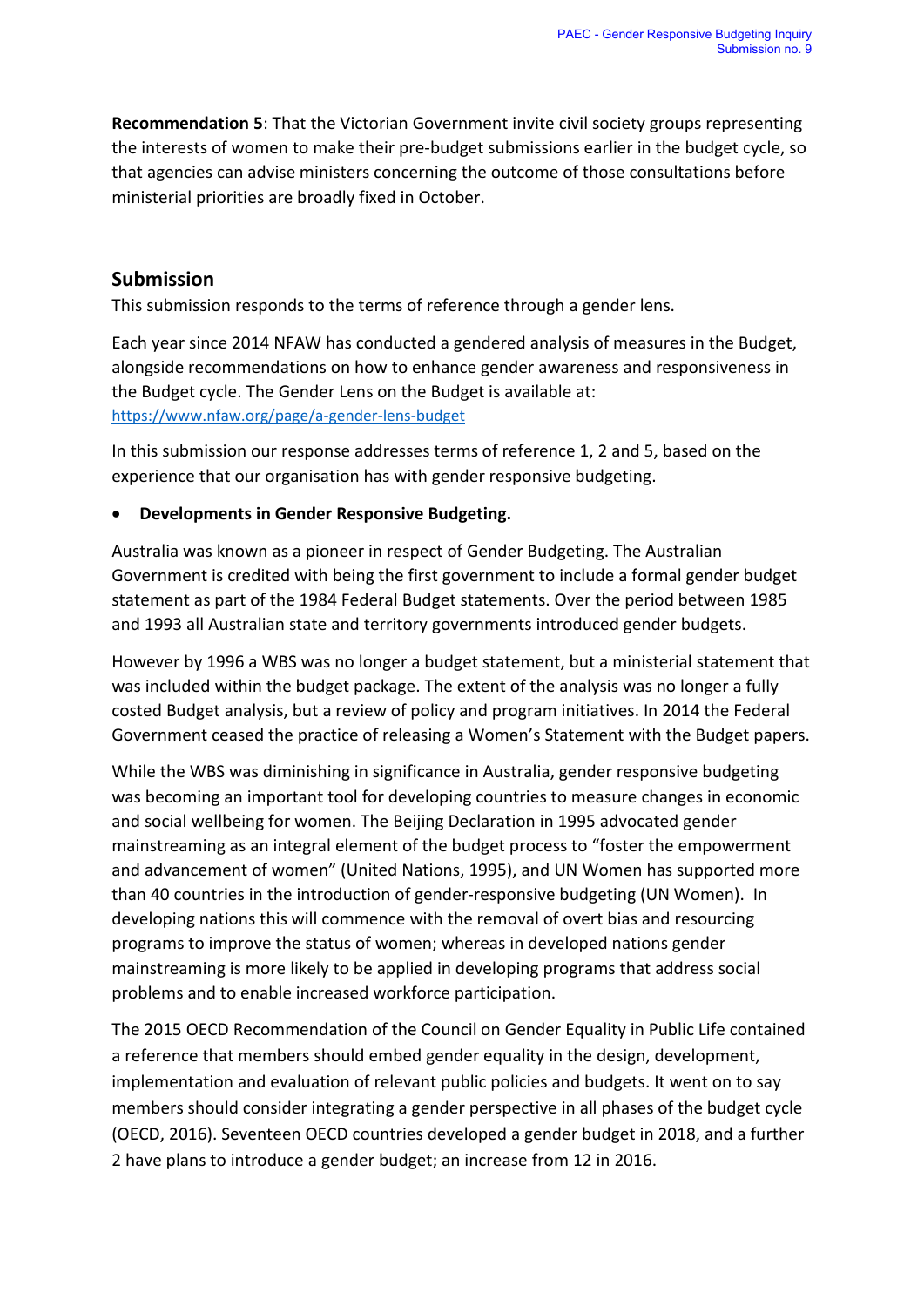#### • **The Victorian Gender Outcomes Framework**

We note that the Victorian Government has developed a Gender Equality Strategy Outcomes Framework to measure and report progress; however many of the specific targets are yet to be determined (Victorian Government).

Fundamentally, in order to understand and apply the policy dimensions of gender responsive budgeting, policymakers need appropriate data that disaggregates policy outcomes by gender.

Gender responsive budgeting requires three stages of analysis to be effective (Elson, 2002). The first level of analysis is to examine gender based programmes to ensure that they are meeting their required goals. These programmes may be initiatives around violence, health, employment etc. The Victorian Government included a WBS with the 2019/20 Budget that did identify a number of programmes developed to advance gender equality. However gender responsive budgeting that focuses on these headline programs runs the risk of failing to identify systemic issues that impact on women differently to men.

The outcomes of these specific measures should be reported in accordance with the Outcomes Framework. There is a tendency for Governments to headline successful programs, but it is important that negative outcomes, risks and challenges are also presented so that the community can participate in informed decision making in respect of these initiatives.

The second level of analysis is an examination of expenditure within government departments to ensure that principles of equal opportunity are implemented within government. Programs to increase the representation of women on government boards and agencies would fall within this category. We note that these programs are focussed within government, thus can be driven by internal policy directives.

The Victorian Gender Outcomes Framework includes a specific target of 50% of executive positions being held by women, with a number of indicators measuring gender equity within departments. The most effective way to ensure progress on these indicators is to undertake an audit of employment conditions to identify gender gaps; for example conducting internal gender pay gap audits and reviewing employment contracts and agreements to remove anomalies around work flexibility and parental leave. The outcomes of these audits should be reported as part of Departmental Annual Reports.

The third and most challenging level of gender responsive budgeting is assessing mainstream budget initiatives to determine whether the outcome has a gendered effect, whether intentional or not. This applies to both the revenue and the expenditure side of the budget: for example the effect of consumption taxes will be felt more by women; whereas changes in income taxes are more likely to affect men (Sadiq and Hodgson, 2017). Infrastructure investment is likely to support male employment outcomes, potentially exacerbating gender gaps in workforce participation. More prosaically, the design of parking and lighting in proximity to public transport has a gendered dimension that affects women's safety and health.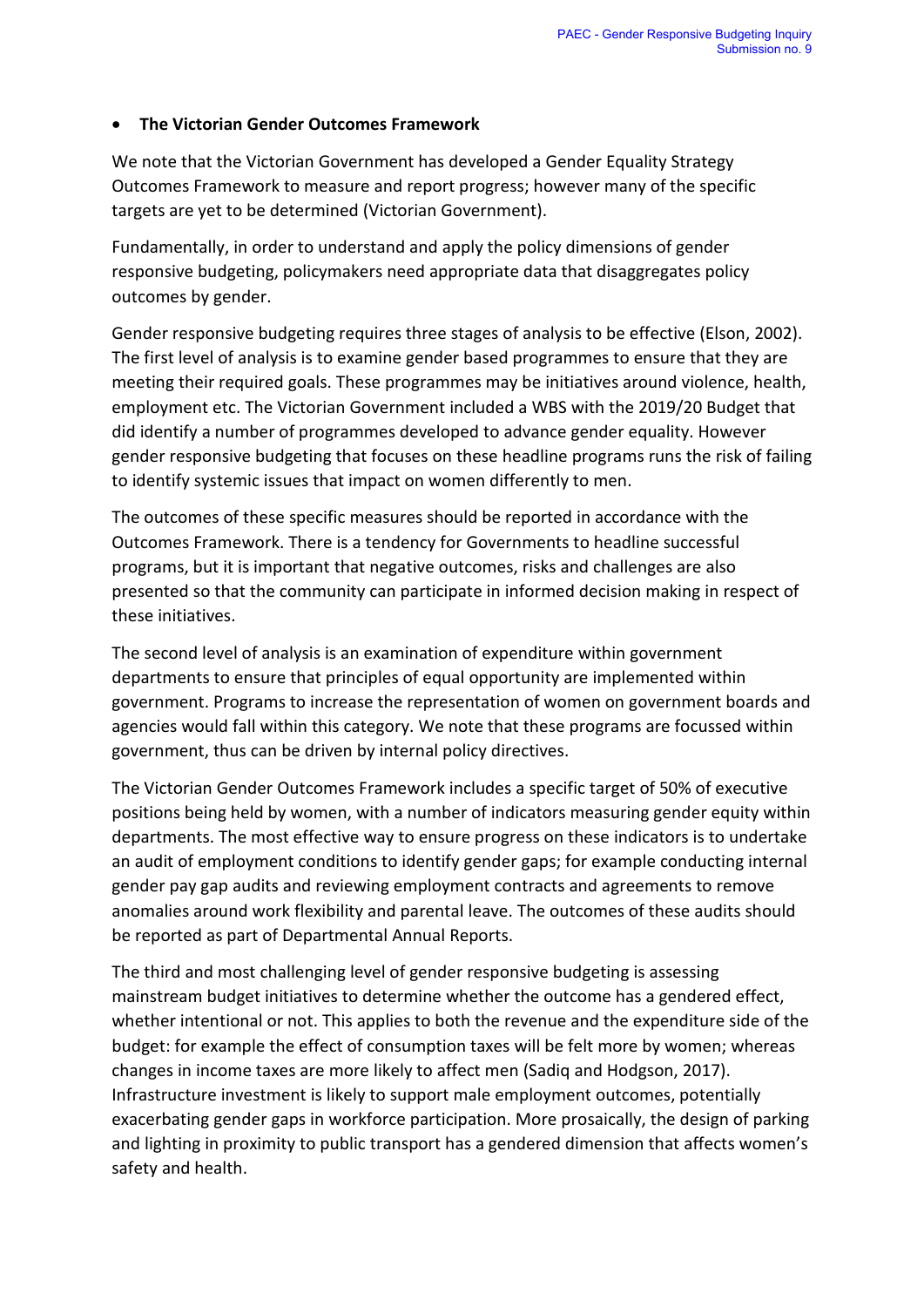It is crucial that this analysis consider what is **not** included in the Budget and how expenditure will intersect with aspects of the economy that are not considered in national accounts, particularly in the unpaid economy. For example, will savings measures and program cuts impact families' and particularly women's caring responsibilities? Are costs associated with care for children, people with disability or the elderly being outsourced to families, particularly women? How do funded programs provide incentives or disincentives to women and men to better share unpaid care work? The response to this analysis could be as simple as ensuring that funding is specifically available to ensure fathers feel included in programs and services for children. It may be as sophisticated as ensuring infrastructure expenditure responds to the needs of individuals and families with caring responsibilities (ie that roads and public transport service shopping and services, rather than just commuters in the CBD)

It is at this level that a more nuanced understanding of the consequences of policy design will pay benefits in improving the status of women. The Victorian Gender Outcomes Framework identifies four domains of gender equity, with 10 outcomes (Victorian Government), some of which can only be achieved by assessing the interaction of policies and changes in the external environment.

**Recommendation 1**: That the Victorian Government set the relevant targets to measure progress of the Gender Equality Strategy Outcomes Framework and establish monitoring and reporting processes.

#### • **Political and operational issues**

We have argued above that a WBS should include, as well as budget data itself, evidencebased analysis of the policy intention including any evidence-based evaluation of previous program expenditure. NFAW views these as important components of a WBS, making policy sense of expenditure decisions.

That means that ToR 5 raises the question of how to sustain comprehensive budget coverage, that is, coverage that identifies both the positive outcomes and the negative impacts of government activities to achieve gender equality as well as risks and challenges. This question raises political as well as operational issues, since the extent of WBS reporting and the resources made available to deliver it have in our experience been matters of political will.

#### • **Background: the Australian experience of politicisation of the WBS process**

NFAW's experience with gender budgeting is largely in the federal jurisdiction. The first WBS was launched by the then Prime Minister Hawke on budget night 1984, which means that we have had 35 years to observe the intersection of party politics and gender budgeting.

According to the Prime Minister's 1984 announcement, the function of the WBS was to 'ensure that within the overall economic objectives of the Government the important decisions we make this year on the Budget are made with the full knowledge of their impact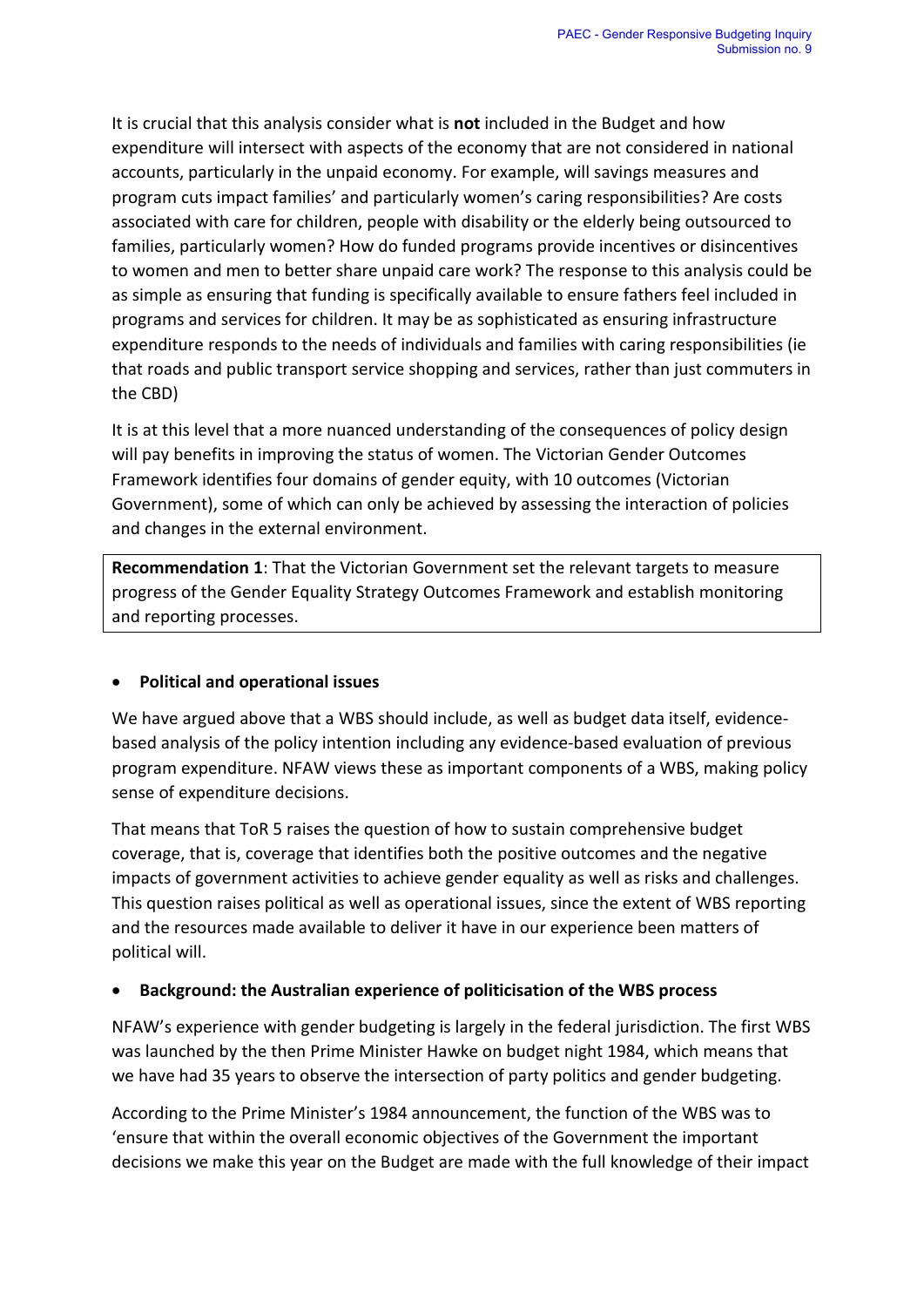on Australian women.' This function was taken seriously: early WBSs were detailed and factual in relation to budget inputs across agency programs, though they remained weak in presenting meaningful pre-budget analysis and post-budget evaluation (Alessandrini 2005; Sawyer 2007).

The great strength of the early WBS was its high level political support, which was replicated at the administrative level by a Task Force of Departmental Secretaries established soon after the Government came to power. That Secretaries' Task Force played a crucial role in ensuring that resources were made available within portfolio agencies to prepare a substantive and well documented analysis of the gender implications of their budget policies.

Secretaries' oversight was supported in turn by the Office for Women (then the Office for the Status of Women or OSW) from within the Department of the Prime Minister and Cabinet.

While early WBSs provided a comprehensive statement from each portfolio agency, over time the WBS was removed from the formal budget papers, radically shortened (from over 300 pages in the mid 1980s, radically truncated in the early 2000s and restored to 34 pages in 2011), and progressively transformed into a public relations document for the government of the day. Negative impacts did not appear or were recast to appear positive.

As early as 2002, several researchers began to comment on the shift in the WBS from a critical, analytical, planning document, to a document rehearsing 'good news' stories about government initiatives. These commentaries pointed to decreased accountability and transparency resulting from the reduced length and level of budget analysis. They also pointed to the loss of:

- any systematic review of the previous year's Budget, specifically the lack of gender impact analysis (Sharp and Broomhill 2002),
- cross-portfolio analyses to identify overall government gender impact of the Budget (Alessandrini 2005; Sawer 2002),
- sufficient evidence to demonstrate the need for action in specific priority areas of the Budget (Alessandrini 2005; Women's Electoral Lobby 2011).

One of the recurring points made in these commentaries on the federal WBS was that it was heavily reliant on public servants to drive the process (the internal model) while other countries rely on the women's sector to drive the process (the external model) and sustain the objectivity and comprehensiveness of the analysis.

#### • **Towards a sustainable and robust Victorian WBS: Models of GRB**

There are two key models of gender responsive budget analysis.

The internal model of Gender Responsive Budgeting is undertaken by a government as part of its budget process, incorporating gender analysis into the policy decisions that are taken.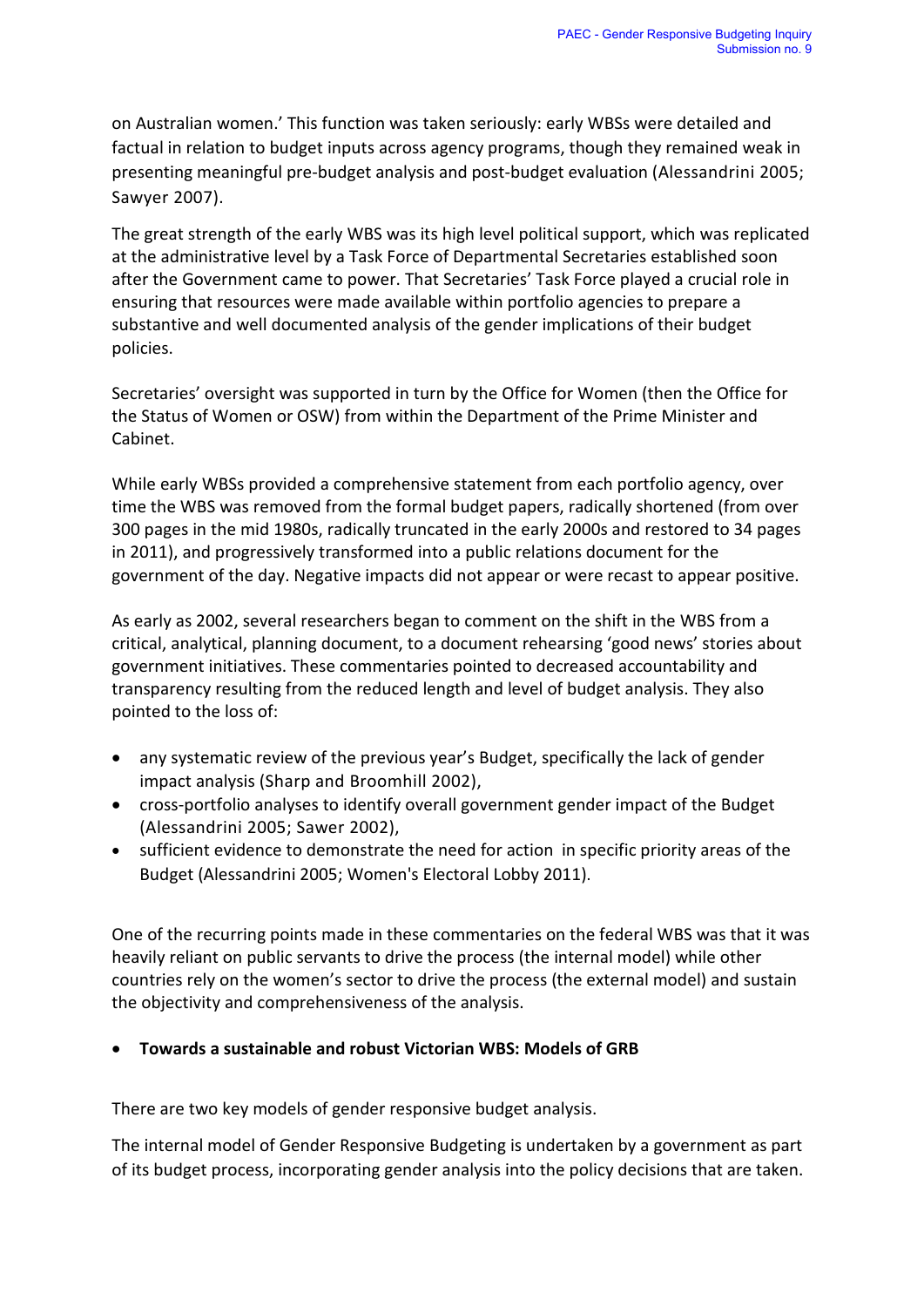This form of gender responsive budgeting can only be undertaken within government, however its effectiveness will depend on government measuring outcomes and incorporating gender analysis in the development of policies. As seen in the Australian history, without appropriate feedback of outcomes into policy development, Women's Budget Analysis can become a recitation of headline initiatives unsupported by evidence of outcomes.

The external model of Gender Budget Analysis involves post-hoc analysis undertaken by civil society to critique policy and outcomes, testing the effectiveness of policy decisions (Budlender et al, 2002). This analysis then becomes part of the feedback loop in the policy process.

The UK based Women's Budget Group and NFAW undertake this form of gender analysis. NFAW commenced publication of its Federal Budget analysis "Gender Lens on the Budget" in 2014 after the Federal Government ceased publication of a Women's Statement in the Federal Budget Papers. The 2014-15 Gender Lens on the Budget stated:

#### **"Why a Gender Lens?**

NFAW, with other women's organisations, is committed to examining the potentially differential impacts of policies and their outcomes for men and for women, and whether the consequences of policies, intended or unintended, may adversely impact on women." (NFAW 2014)

Post-hoc reporting on initiatives forms a critical step to make the gender budget process transparent, but it is the embedding of the process into government policy making that addresses gender gaps. The WBS at the time of the Budget is important for accountability, but the crucial step in ensuring that all government expenditure contributes to gender equality comes in embedding gender analysis throughout the Budget cycle. It is important that gender considerations be included in setting Budget priorities, and that gender analysis is part of building all new spending proposals. It is important that the entire Budget is assessed for its overall contribution to gender equality, and that shortfalls, risks and challenges are identified well in advance of the finalisation of the Budget.

To achieve this, governments must ensure that their public servants understand the priority given to gender analysis of the Budget and ae trained and confident in conducting gender analysis. It is also important that there be internal oversight of this process by an agency tasked with gatekeeping spending proposals.

#### *The internal model*

At present the Victorian Government is proposing to pursue an internal model for the development of gender budget analyses. If it decides to pursue that course into the long term, and if it wants a WBS that remains fit for purpose, it will need to entrench drivers that resist the exigencies of political change.

The government appears to be proposing a legislative driver of internal reporting. The Victorian Gender Equality Bill embeds a requirement for individual agencies to undertake a gender impact analyses defined as taking in (inter alia) assessment 'of the effects of existing and proposed policies, programs, services and **budgets** [our emphasis] on people of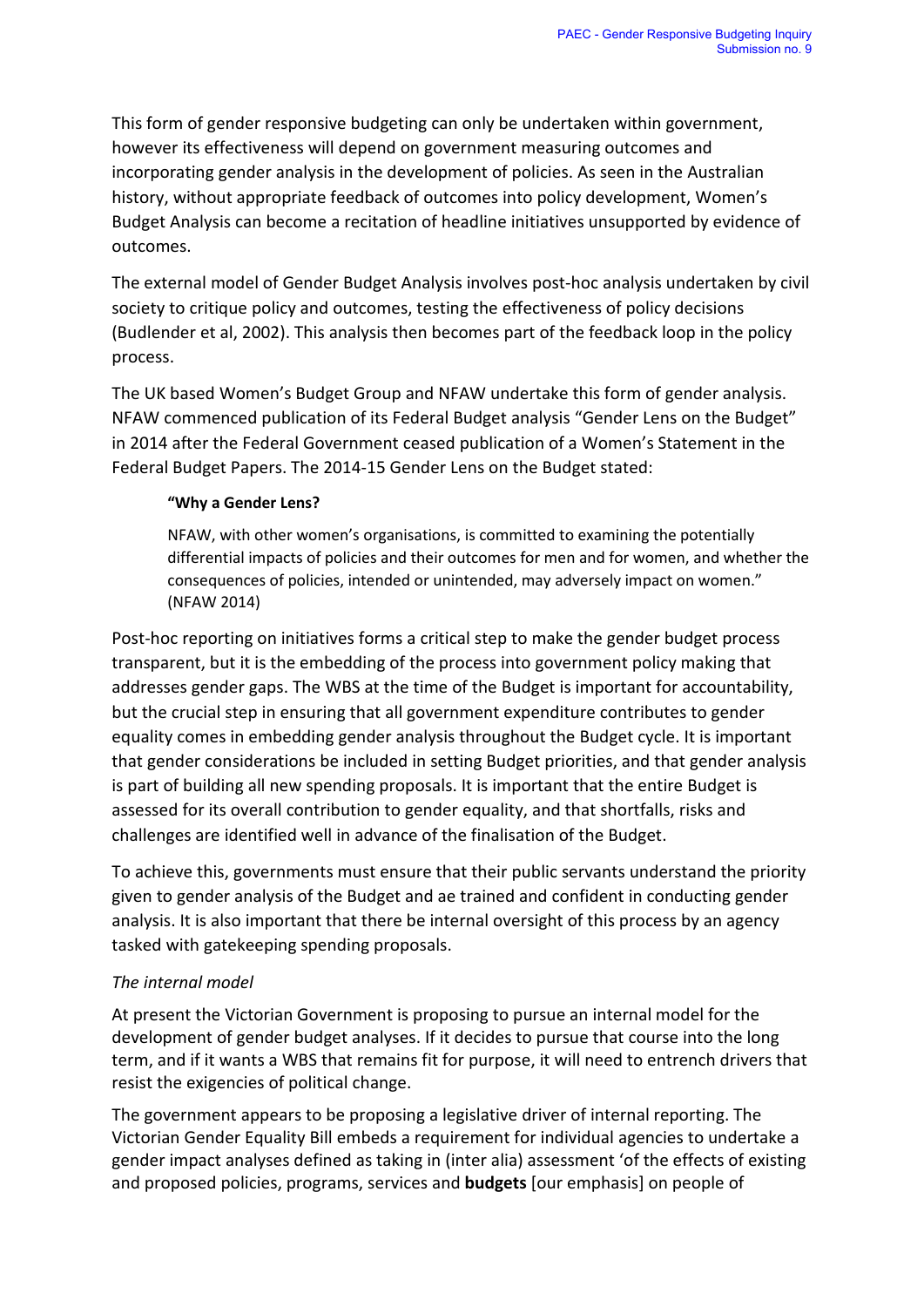different genders'. This could mean that Victoria starts well ahead of the game in having a driver that can sustain a WBS over time, and NFAW congratulates the Government for recognising the need to embed gender analysis with a legislative force.

However, in practice the Bill is not really well adapted to the development of an annual WBS for a number of reasons:

- Agency Action Plans and the associated gender impact analysis are to be renewed every four years rather than annually (though reporting on the plans is annual), and so do not serve the interests of informing an annual WBS.
- The Bill provides for matters relating to Gender Equality Action Plans to be reset through regulation at any time, so that the contents and comprehensiveness of gender impact analyses will always remain politically vulnerable. We have seen this practical difficulty arise in the case of proposed changes to gender equality reporting requirements and minimum standards which would have seen a reduction in the data that employers were provided to submit to the WGEA under the *Workplace Gender Equality Act* 2012– a piece of legislation which has clearly been influential in the preparation of the Victorian Gender Equality Bill.
- The terms of the Bill make the public service itself responsible for oversighting its own performance. The government is proposing that the Department of Health and Human Services undertake the task of monitoring implementation of agency gender equality action plans, primarily through the Office for Women. NFAW is concerned that, even with generalised legislative support, agencies will encounter variability over time in the priority they are able to give to the pre- and post-budget analyses expenditure of their activities to achieve gender equality. That has always been a major drawback of the internal model. We lack confidence that a women's policy unit alone, especially one located outside the Premier's Department, will have either the resources or the administrative clout to drive sustained substantive reporting by agencies in the absence of persistent high level political will.

In our view these features of the exposure draft, if they remain in the bill, mean that an internal model for preparing an annual WBS is unlikely to prove sustainable over time. Governments and their priorities will, inevitably, change, leaving the WBS vulnerable.

**Recommendation 2**: That the Government amend its Gender Equality Bill to require agencies to undertake their budget impact analyses annually; to give legislated stability to targets, indicators and other reporting criteria; and to give implementation monitoring responsibility to an independent entity—either an established NGO or an independent statutory authority.

If the Government does not choose to strengthen its operational arrangements for the Gender Equality Bill, we recommend that it adopt a reporting model for its WBS that will better sustain its vision over time.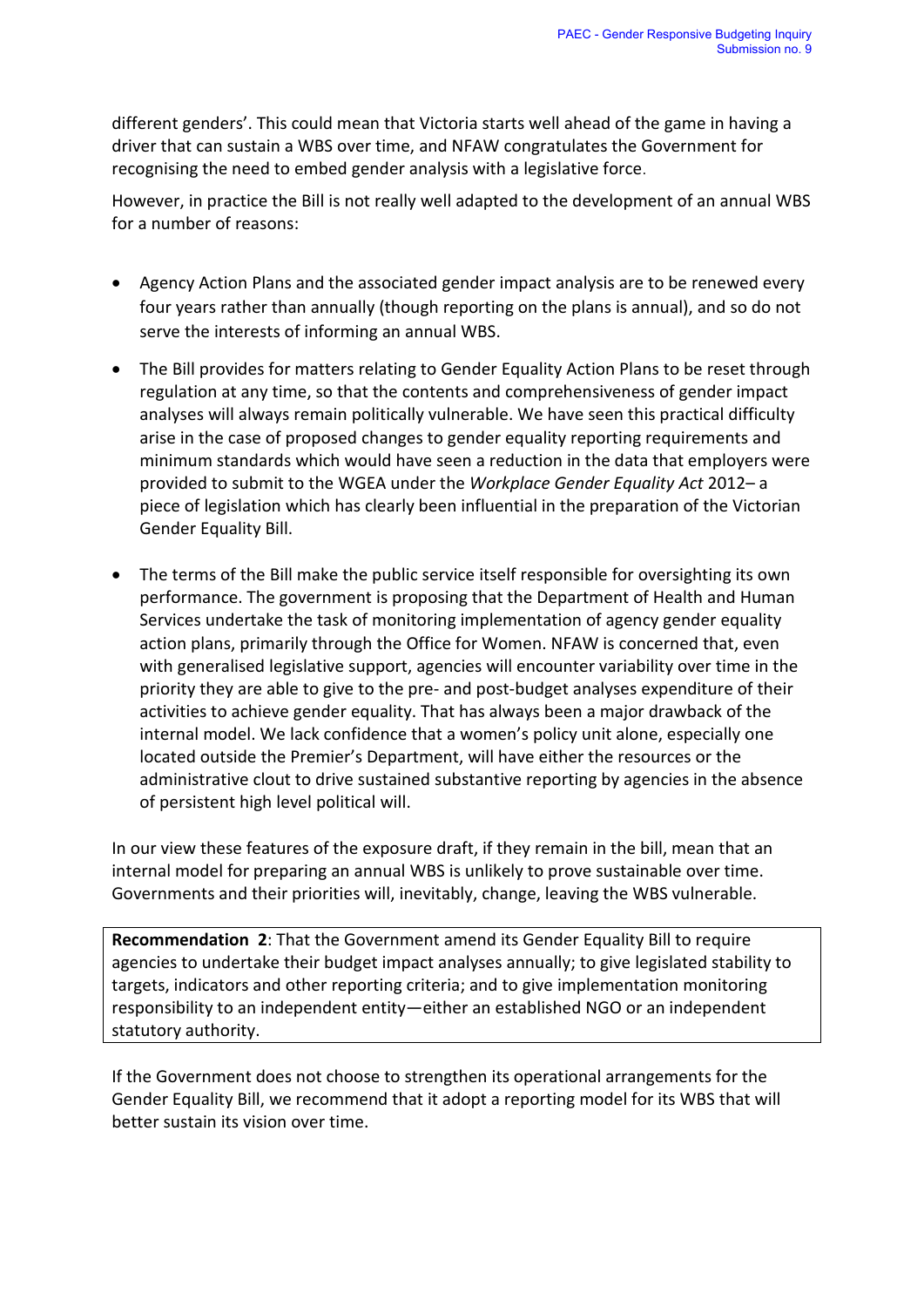This does not mean that the Government and any future government could not also put out its own statement identifying the highlights of its budget for Victorian women along the lines of the current document. After all, all governments want to "sell" their budgets and reap political capital by delivering on their promises and priorities. There is a real, and human, disincentive, for government to publicise where it is falling short at this time of the year. It does however mean that the responsibility of undertaking a broad-based gender analysis of the budget across portfolios, and publicly reporting on the positive outcomes and negative impacts of the budget, may need to be taken outside of the direct control of government.

#### *The external model*

As an entity that has taken responsibility for producing an external WBS since the federal government decided to cease producing a WBS in 2013-14, NFAW also has some concerns about the external model for a WBS. These have to do with resources and data access.

At present the Gender Lens on the Budget is prepared by a team of volunteer feminist economists, researchers, policy experts and campaigners. NFAW coordinates the process, which has grown over the past six years but continues to be limited, in particular by its inability to access data held by agencies, the lack of funds to commission impact modelling, and the lack of expert advice in some fields. NFAW has not, for example, been able to systematically cover all areas including women with disabilities, and CALD and Indigenous women.

The closest equivalent to the NFAW Budget Lens that we are aware of is the UK Women's Budget group, which is also made up of feminist economists, researchers, policy experts and campaigners. That group [\(http://wbg.org.uk/\)](http://wbg.org.uk/) is much larger than NFAW's team, and produces research and analysis throughout the year in addition to annual assessments of the UK Spring Budget and Autumn Financial Assessment. It is run by a Management Committee and supported by funding from a range of foundations and NGOs [\(http://wbg.org.uk/about-us/funders/\)](http://wbg.org.uk/about-us/funders/).

From the Victorian Government's point of view, a Women's Budget Group along UK lines is not to hand, and a civil society group like NFAW could not be resourced by government without losing its political independence.

#### *The Victorian Parliamentary Budget Office*

While no model is without its disadvantages, NFAW is inclined to recommend that the Government explore the scope to provide legislatively for its Parliamentary Budget Office to take on the task of preparing Victoria's annual WBS. In our view a legislated role for a statutorily independent government entity would offer the best possible compromise between an external and an internal model for WBS reporting.

Victoria has established its PBO under the *Parliamentary Budget Officer Act* 2017 -- (a) for members of Parliament to be provided with ongoing, authoritative, independent and credible policy costing and advisory services; and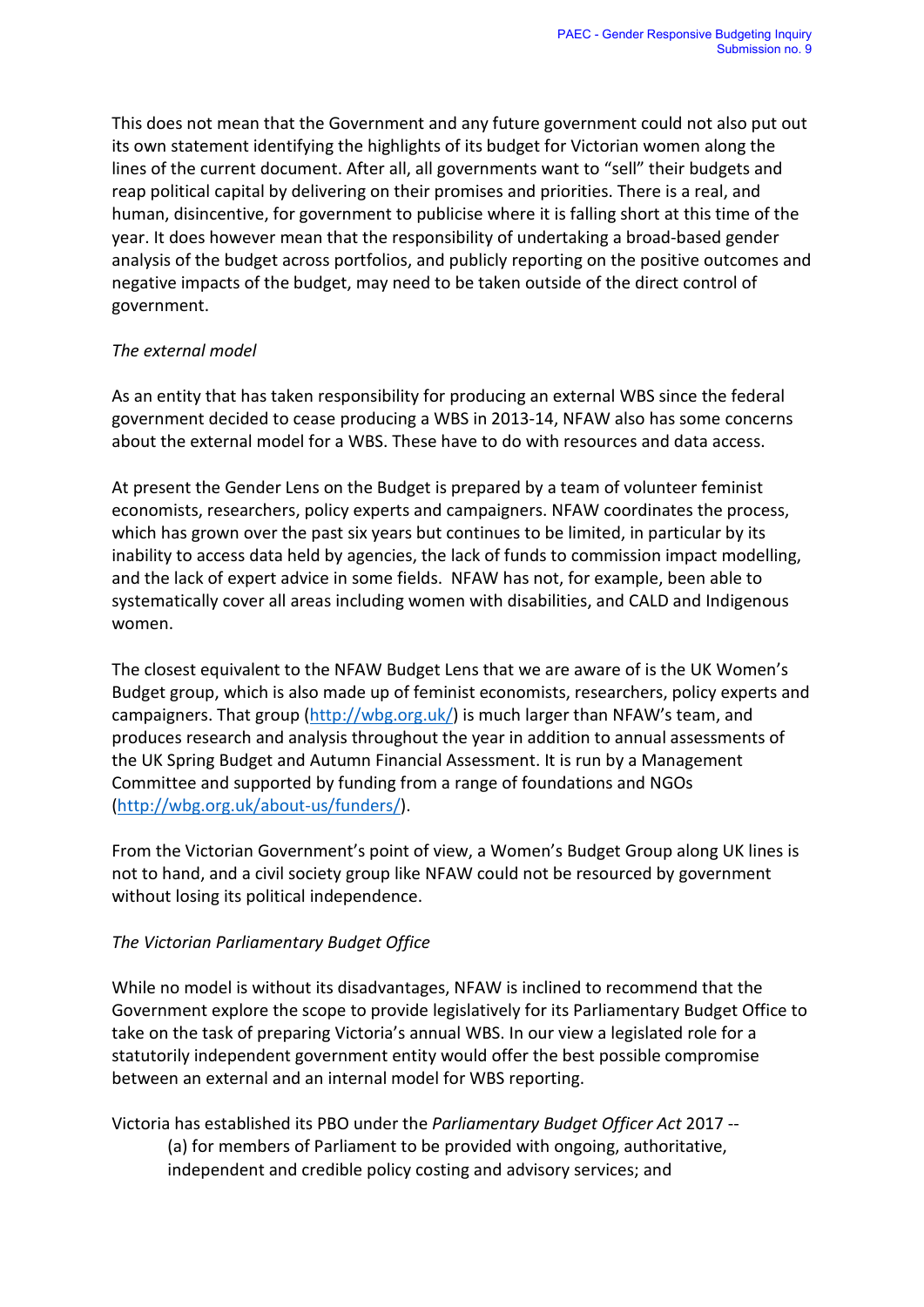(b) for those policy costing and advisory services to be delivered in a timely, relevant and readily understandable manner; and

(c) to inform policy development and public debate in Parliament and the Victorian community (s. 5).

In our view the preparation of an independent WBS falls most closely within the remit of the Victorian PBO. Its legislated involvement would signal a serious Government commitment to examining and improving the impact of its budget on women, and could form the basis for a high level/ low cost budget initiative for women. It would also ensure ongoing political commitment to, and interest in, the Women's Budget process. Because the PBO has direct access to agency data, there would be no data gaps, and because the PBO is independent of government, there would be no 'whitewash' stigma.

The clout of the PBO would need to be complemented with the technical expertise of the Office for Women. The Office for Women should be tasked with partnering with the PBO on the internal analysis and building the capacity of the public service across the board. Women's policy and co-ordination units like the Office for Women notoriously lack power in Australian governments, so ensuring that the PBO operates as the gatekeeper and the Office for Women acts as the technical adviser and capacity support will position it more effectively in government.

In our view, rather than preparing objective post budget analyses, civil society groups would be able to contribute much more effectively to the gender budgeting process by investing their time in substantive submissions to the government respecting budget priorities. If these groups had to hand a robust report from the PBO on the positive outcomes and negative impacts of the May budget on gender equality, they would be in a strong position to make substantive budget submissions to government at an earlier, and much more productive, stage of the budget process before ministers take their budget priorities to government in October.

What we propose is an overall WBS system that looks like this:

| May      | The government brings down the budget together with its 'budget highlights   |
|----------|------------------------------------------------------------------------------|
|          | for women' document.                                                         |
| End June | The PBO issues a full WBS within (say) 30 days of the budget, drawing on     |
|          | budget costings in Budget Paper 3 and agency gender equality settings and    |
|          | annual reports.                                                              |
| End      | Civil society budget submissions due (based on PBO material and the NGO's    |
| August   | own priority-setting).                                                       |
| October  | Ministerial priorities are settled and submitted to the Premier along with a |
|          | gender analysis of these priorities and their impacts on gender equality     |
| November | Agency annual reports are tabled in line with the Gender Equality Strategy.  |
|          | PBO and OfW work with departments and agencies in developing Budget          |
|          | submissions and in competing a gender analysis of their expenditure          |

#### **How our proposals would fit into the Victorian Budget Cycle**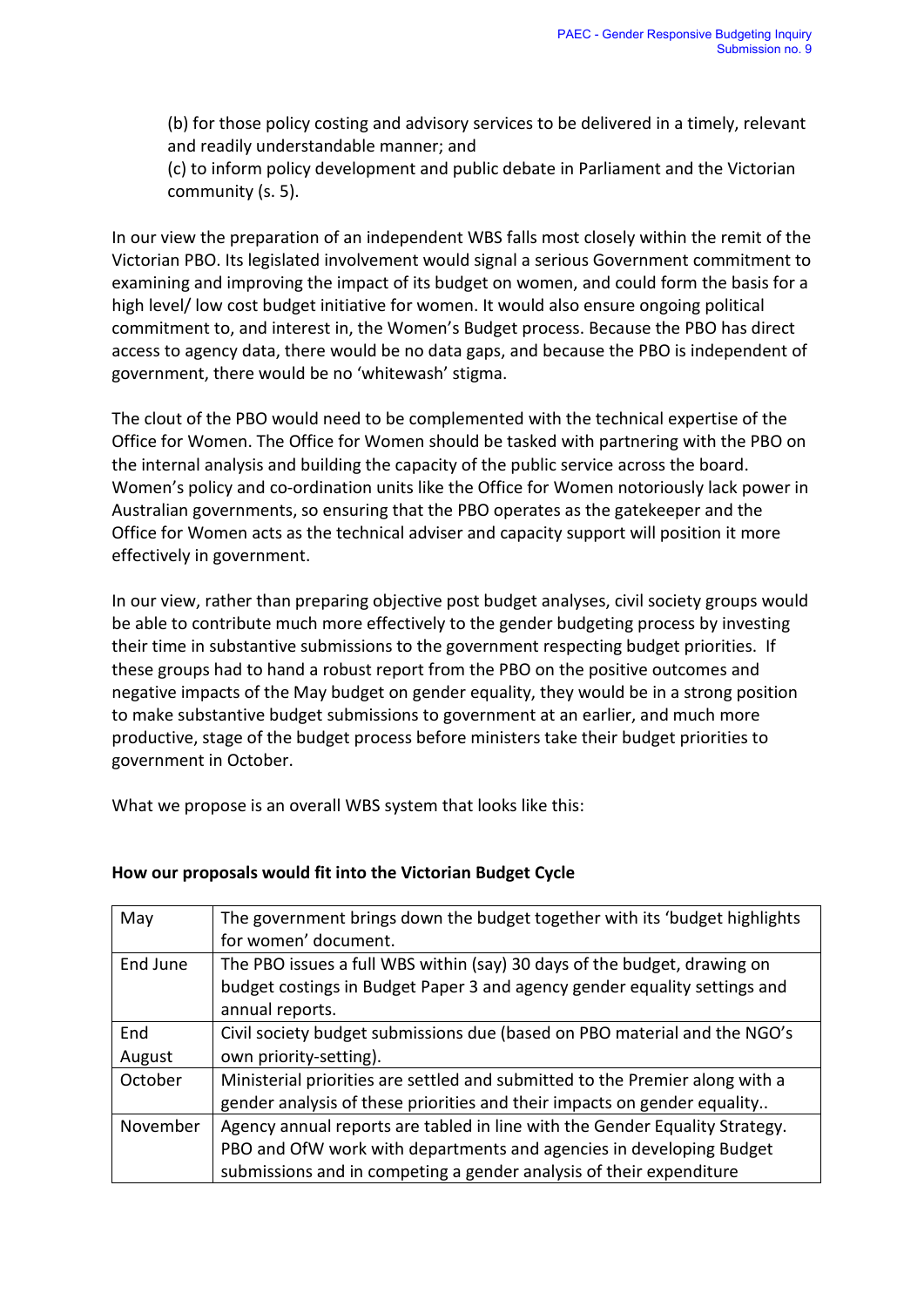|       | December-   Final budget priorities and costings are settled. |
|-------|---------------------------------------------------------------|
| April |                                                               |
| May   | The government brings down its next budget.                   |

**Recommendation 3**: That, in the absence of amendments to the provisions of the Victorian Gender Equality Bill set out in recommendation 2 above, the Government provide legislatively for its Parliamentary Budget Office to take on the task of preparing Victoria's annual WBS. The legislation should mandate comprehensive budget coverage, that is, coverage that identifies both the positive outcomes and the negative impacts of their activities to achieve gender equality.

**Recommendation 4:** The Office for Women should be tasked and resourced to support departments and agencies to develop spending proposals that are gender sensitive and to understand gender responsive budgeting and gender analysis.

**Recommendation 5:** That the Victorian Government invite civil society groups representing the interests of women to make their pre-budget submissions earlier in the budget cycle, so that agencies can advise ministers concerning the outcome of those consultations before ministerial priorities are broadly fixed in October.

#### **REFERENCES**

Alessandrini, M 2005, *Women's policy/family policy: semantics and policy slippage* [conference paper]*,* 28-30 September, University of Tasmania, Hobart.

Debbie Budlender et al, 'Gender Budgets Make Cents: Understanding gender responsive budgets' (2002) Commonwealth Secretariat

Diane Elson, (2002) 'Integrating Gender into Government Dudgets within a Context of Economic Reform' in Debbie Budlender et al (ed), Gender Budgets Make Cents: Understanding gender responsive budgets (2002) Commonwealth Scretariat 23 at 34

Hodgson, Helen and Kerrie Sadiq, (2017) 'Gender Equality And A Rights Based Approach To Tax Reform' in Miranda Stewart (ed), Gender Equality in Australia's Tax/Transfer System (ANU ePress), at 99

NFAW (2014) Budget 2014-15 – a gender lens [https://apo.org.au/node/39814 accessed 25/11/2109](https://apo.org.au/node/39814%20accessed%2025/11/2109)

Sawer, M 2002, 'Australia: the mandarin approach to gender budgets', in D Budlender & G Hewitt (eds.) *Gender budget make more cents,* Commonwealth Secretariat, London, pp. 43-64.

Sharp, R & Broomhill, R 2002, 'Budgeting for equality: the Australian experience', *Feminist Economics,* 8(1), pp. 25-47.